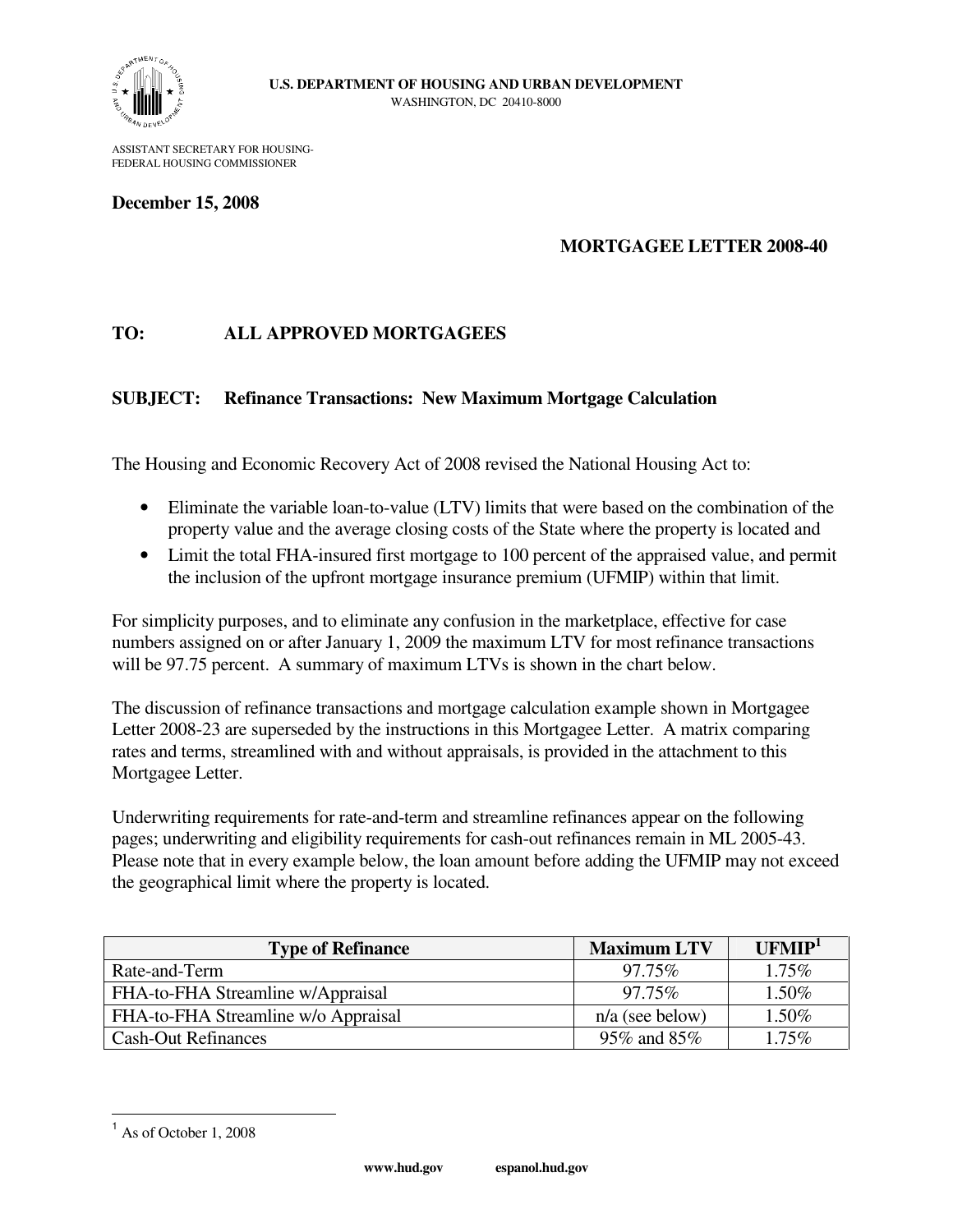## **Termination of** *FHASecure*:

Per the original announcement, the FHASecure program will terminate December 31, 2008. To meet this deadline, the loan application must be executed by the borrower(s) and a case number *assigned* no later than December 31, 2008 to be eligible for this program. A separate mortgagee letter will be issued with additional information.

# **MORTGAGE AMOUNTS ON REFINANCE TRANSACTIONS**

**Rate and Term Refinances with Appraisals:** The maximum mortgage is the *lower* of the LTV limitation or the existing debt calculation described below, and may never exceed the geographical statutory limit except by the amount of any new UFMIP:

- o LTV Ratio Applied to Appraised Value: Multiply the appraised value of the property by 97.75 percent. Any appraisal requirements, including repairs, must be satisfied before the mortgage is eligible for insurance endorsement.
- o Existing Debt: Add together the amount of the existing first lien, any purchase money second mortgage, any junior liens over 12 months old, closing costs, prepaid expenses, borrower paid repairs required by the appraisal, discount points, and then subtract any refund of UFMIP.

If any portion of the funds of an equity line of credit in excess of \$1000 was advanced within the past 12 months and was for purposes other than repairs and rehabilitation of the property, the line of credit is *not* eligible for inclusion in the new mortgage.

The amount of the existing first mortgage may include the interest charged by the servicing lender when the payoff will not likely be received on the first day of the month (as is typically assessed on FHA-insured mortgages). The amount also may include any prepayment penalties assessed on a conventional mortgage.

In determining the existing debt as part of the mortgage amount calculation, the mortgagee may include accrued late charges and escrow shortages.

Prepaid expenses may include the per diem interest to the end of the month on the new loan, hazard insurance premium deposits, monthly mortgage insurance premiums, and any real estate tax deposits needed to establish the escrow account regardless whether the mortgagee refinancing the existing loan is also the servicing lender for that mortgage.

Additional underwriting and eligibility criteria:

- The mortgage being refinanced must be current for the month due, e.g., a refinance of a mortgage anytime in November must have had the October payment made.
- Subordinate liens, including credit lines, regardless of when taken, may remain outstanding (but subordinate to the FHA-insured mortgage).
- New subordinate liens may be placed behind the FHA-insured mortgage and are subject to no CLTV cap.
- At closing, the borrower may not receive cash back in excess of \$500.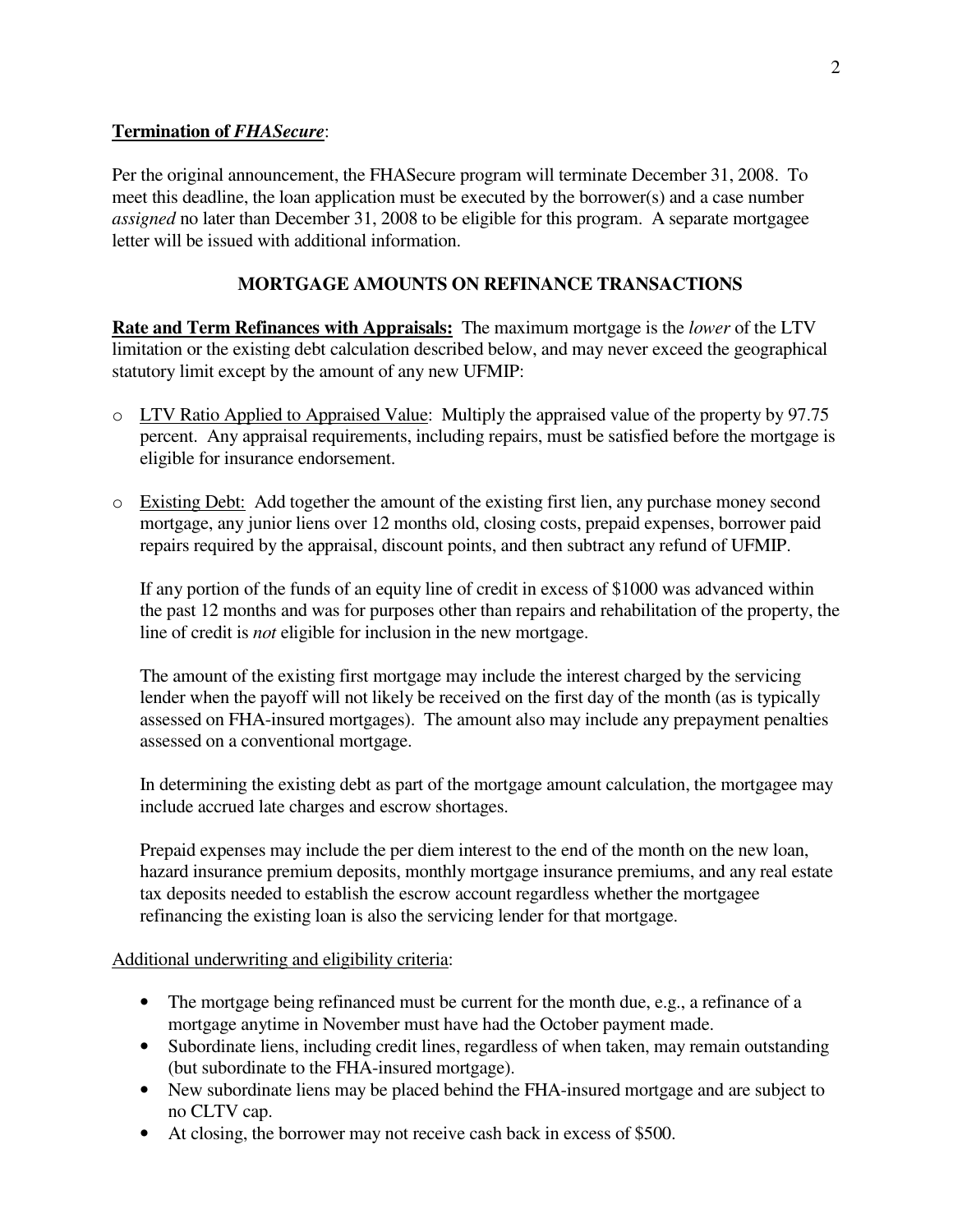**Streamline Refinance WITH an Appraisal.** The maximum insurable mortgage is the *lower* of 97.75 percent of the appraiser's estimate of value or the sum of the existing indebtedness and related closing costs and prepaid expenses for the refinance; both are described below.

- LTV Ratio Applied to Appraised Value: Multiply the appraised value of the property by 97.75 percent.
- Existing Debt: Add together the amount of the existing FHA-insured first lien, closing costs, prepaid expenses, discount points, and then subtract any refund of UFMIP.

The amount of the existing first mortgage may include the interest charged by the servicing lender when the payoff will not likely be received on the first day of the month (as is typically assessed on FHA-insured mortgages). In determining the existing debt as part of the mortgage amount calculation, the mortgagee may include accrued late charges and escrow shortages.

Prepaid expenses may include the per diem interest to the end of the month on the new loan, hazard insurance premium deposits, monthly mortgage insurance premiums, and any real estate tax deposits needed to establish the escrow account regardless whether the mortgagee refinancing the existing loan is also the servicing lender for that mortgage.

### Additional underwriting and eligibility criteria:

- The mortgage being refinanced must be current for the month due, e.g., a refinance of a mortgage anytime in November must have had the October payment made. [Borrowers no more than 2 months delinquent may also be refinanced in this manner per instructions contained in handbook HUD-4155.1 REV-5, paragraph 1-12D6.]
- Subordinate liens, including credit lines, regardless of when taken, may remain outstanding (but subordinate to the FHA-insured mortgage).
- At closing, the borrower may not receive cash back in excess of \$500.

**Streamline Refinances WITHOUT an Appraisal.** The maximum insurable mortgage is the *lower* of the two calculations shown below:

- Original Loan Amount: The original principal balance on the mortgage (which will include any UFMIP) plus the new upfront premium that will be charged on the refinance, or
- Existing Debt: Add together the amount of the existing FHA-insured first lien, closing costs, prepaid expenses, discount points, and then subtract any refund of UFMIP.

The amount of the existing first mortgage may include the interest charged by the servicing lender when the payoff will not likely be received on the first day of the month (as is typically assessed on FHA-insured mortgages). In determining the existing debt as part of the mortgage amount calculation, the mortgagee may include accrued late charges and escrow shortages.

Prepaid expenses may include the per diem interest to the end of the month on the new loan, hazard insurance premium deposits, monthly mortgage insurance premiums, and any real estate tax deposits needed to establish the escrow account regardless whether the mortgagee refinancing the existing loan is also the servicing lender for that mortgage.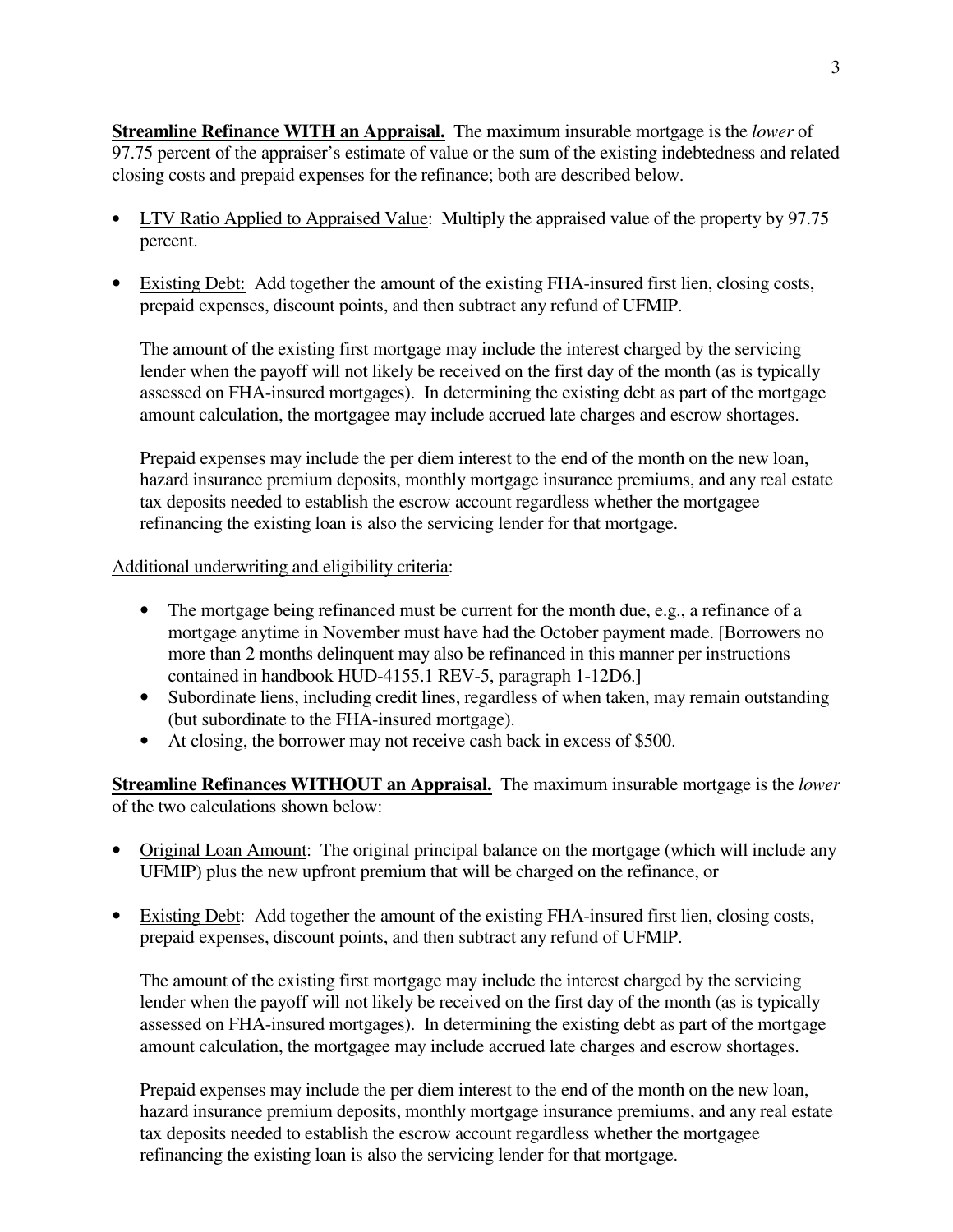### Additional underwriting and eligibility criteria

- The mortgage being refinanced must be current for the month due, e.g., a refinance of a mortgage anytime in November must have had the October payment made. [Borrowers no more than 2 months delinquent may also be refinanced in this manner per instruction contained in handbook HUD-4155.1 REV-5, paragraph 1-12D6.]
- Subordinate liens, including credit lines, regardless of when taken, may remain outstanding (but subordinate to the FHA-insured mortgage).
- At closing, the borrower may not receive cash back in excess of \$500.
- Properties no longer occupied by the owners or otherwise owned by an investor can only be refinanced in this manner, i.e., without an appraisal, and only for the outstanding principal balance. See handbook HUD-4155.1 REV-5, Chapter 1, Section 12 for additional information when refinancing investor-owned properties.

## **Additional Information**

- Fees Charged by Non-Approved Broker: While FHA regulations (see 24 CFR 203.27(e)) permit a borrower to engage a broker who is not FHA-approved to assist in obtaining mortgage financing, the loan origination services *may not* be performed by that broker and the FHA approved mortgagee shall not compensate the broker for such services. FHA requires that these services be performed by either an FHA-approved lender or loan correspondent. Further, under no circumstances may a borrower be charged a fee that is *not* commensurate with the amount normally charged for similar services. If the payment bears no reasonable relationship to the market value of the services provided, the excess over the market rate may be used as evidence of a compensated referral or unearned fee in violation of section 8(a) or (b) of RESPA and 24 CFR 3500.14(g). See Mortgagee Letter 2008-17 for additional guidance.
- Title Issues Regarding Non-Borrowing Spouses or Other Parties in Interest: This section addresses the situation where two or more parties have an ownership interest in the property, but only one of the parties is applying for the loan (and credit qualifies for the loan on his or her own). Currently, Handbook HUD-4155.1 REV-5, paragraphs 2-2 A and D do not permit the non-applicant individuals to have an ownership interest in the property at the time of settlement without executing the mortgage note and mortgage, deed of trust, or security deed. Except as provided in this section, the Mortgagee Letter eliminates that requirement, regardless of whether the transaction is a purchase or a refinance.

The lender is still required to ensure a valid and enforceable first lien on the property under state law, which may require the execution of the mortgage (but not typically the note) by all parties who have an ownership interest in the property. See Federal Reserve Regulation B for more information. If the party in question executes the mortgage, deed of trust, or security deed only for such reasons, he or she is not considered a borrower for FHA purposes, and therefore need not sign the loan application or be considered in credit underwriting.

• Second Appraisal Requirements/Loan-to-Value Limits for Cash-Out Refinances: The instructions in ML 2008-09 regarding when a second appraisal is needed, and the requirements for that second appraisal, as well as the 85 percent limitation on cash-out refinances when the loan balance will exceed \$417,000, remain in effect.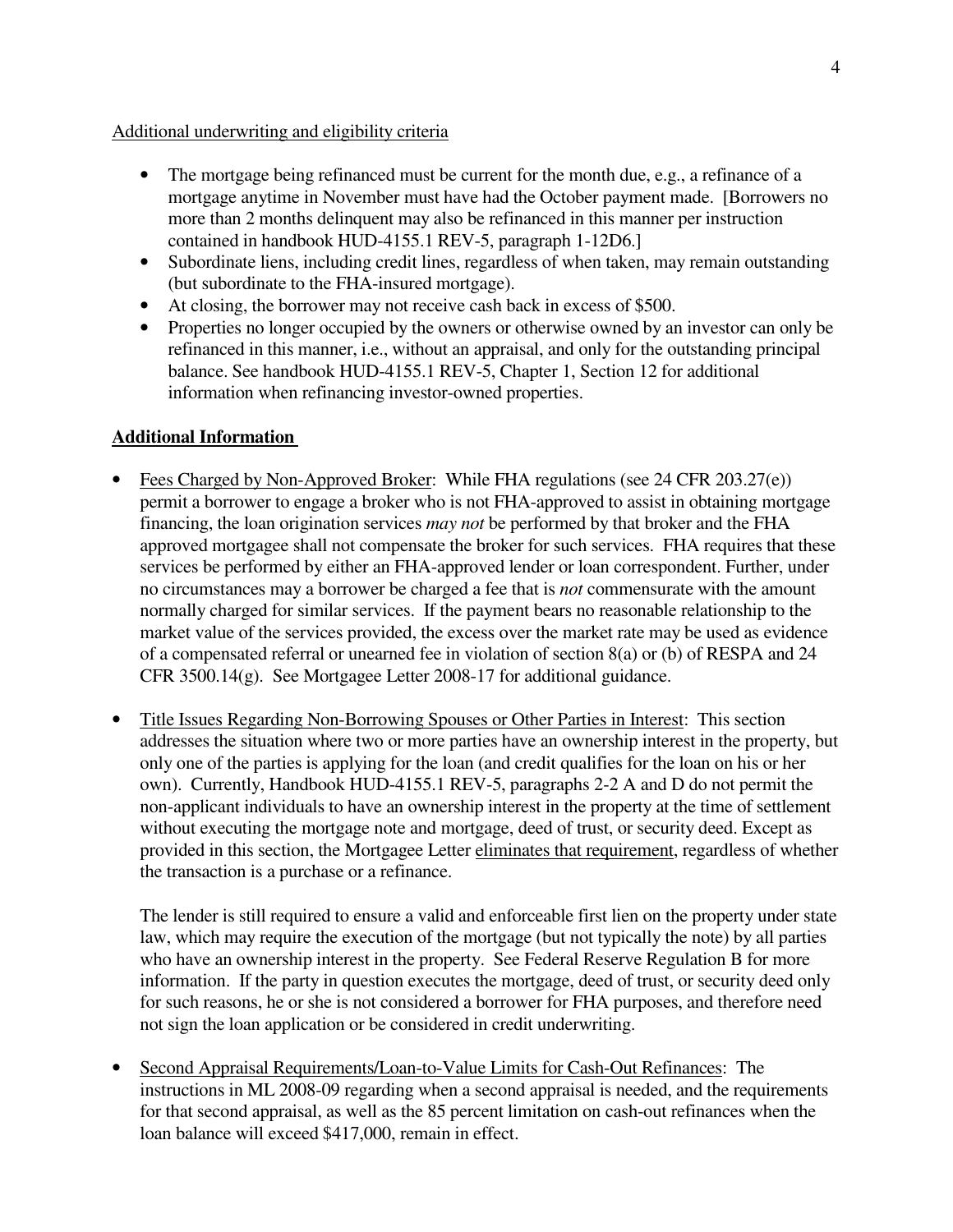In addition, FHA will now require a second appraisal for all cash-out refinances where the LTV, exclusive of the UFMIP, will exceed 85 percent of the appraiser's estimate of value. This second appraisal requirement applies regardless of the loan amount or the location of the property, i.e., whether the property is in a "declining area" or is not. This second appraisal requirement for cash-out refinances is effective for all case number assignments on or after January 1, 2009 and is to adhere to the instructions set forth in ML 2008-09. Please also note that cash-out refinances with LTVs exceeding 85 percent will be over-selected for postendorsement technical reviews (PETR) to assure the quality of the underwriting.

Additional underwriting and eligibility criteria

- The subject property **must** have been owned by the borrower as his or her principal residence for at least 12 months preceding the date of the loan application.
- If said property is encumbered by a mortgage, the borrower **must** have made all of his/her mortgage payments within the month due for the previous 12 months, i.e., no payment may have been more than 30 days late and is current for the month due.
- The property that is security for the refinanced mortgage **must** be a 1- or 2-unit dwelling.
- Subordinate financing may remain in place, but subordinate to the FHA insured first mortgage, regardless of the total indebtedness or combined loan-to-value ratio, provided the homeowner qualifies for making scheduled payments on all liens.
- Any co-borrower or co-signer being added to the note **must** be an occupant of the property. Non-occupant owners may *not* be added in order to meet FHA's credit underwriting guidelines for the mortgage.

If you have any questions regarding this Mortgagee Letter, please contact the FHA Resource Center at 1-800-CALL-FHA (1-800-225-5342). Persons with hearing or speech impairments may access this number via TDD/TTY by calling 1-877-TDD-2HUD (1-877-833-2483).

Sincerely,

 Brian D. Montgomery Assistant Secretary for Housing- Federal Housing Commissioner

Attachment